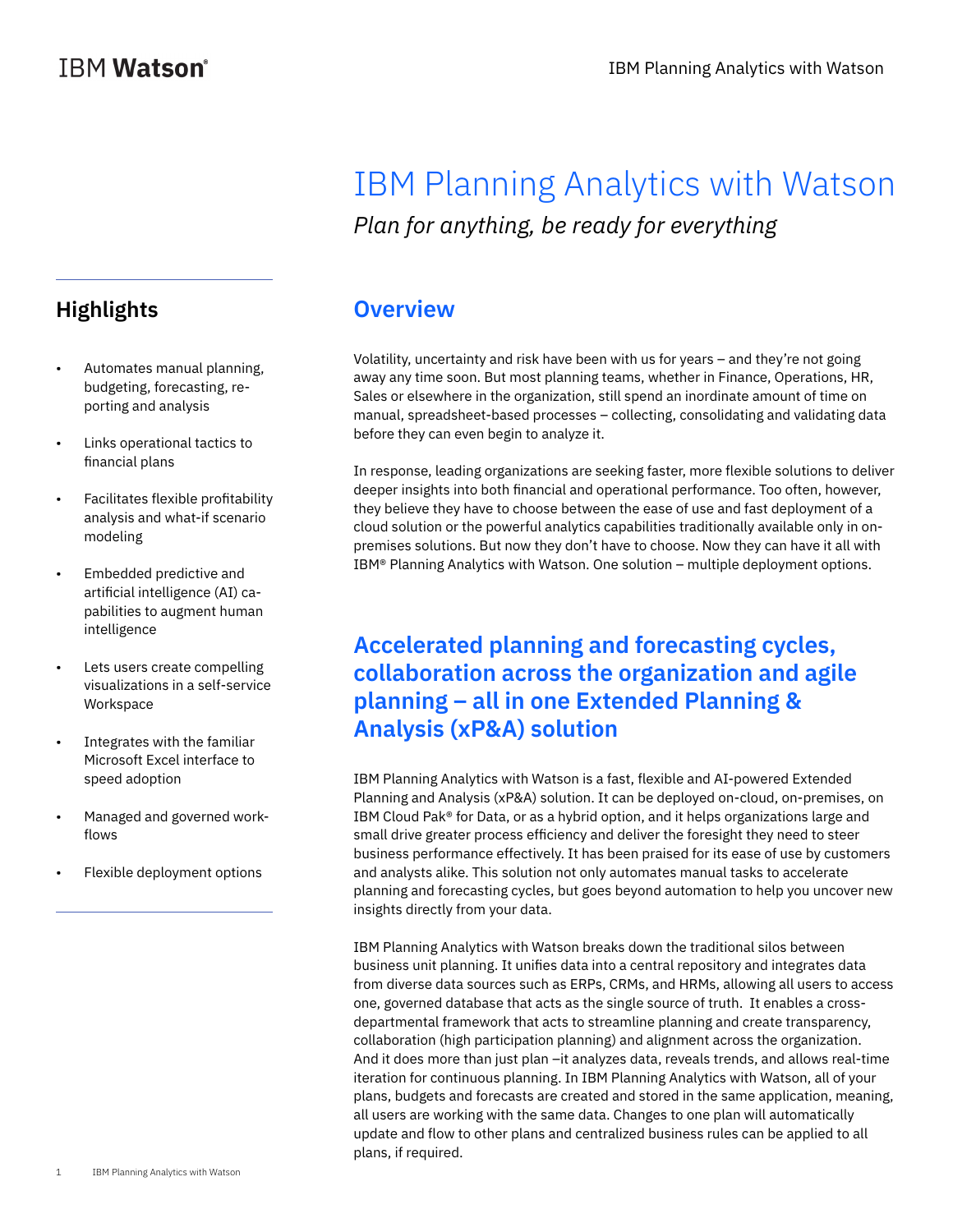Fueled by AI, IBM Planning Analytics with Watson enables users to forecast outcomes based on evolving trends or predictive insights and perform in-depth, what-if scenario analysis to test alternative assumptions. It lets users create more timely, reliable, agile plans that can pivot in real time to address changing market demands. IBM Planning Analytics with Watson accelerates decision making and improves decision quality.

With a customizable planning and analytics Workspace, IBM Planning Analytics with Watson helps you synthesize information and infer trends. It facilitates best practices such as driver-based planning and rolling forecasts, and allows individuals, groups and enterprise leaders to break free of the constraints of previous generations of planning tools.

### **Interactive planning and analytics Workspace**

IBM Planning Analytics with Watson features a customizable user interface that can be deployed to Finance, operational and departmental users across the organization. It provides a single, consistent view of KPIs and enables users to evaluate plans, identify performance gaps and diagnose the root causes of problems. Users can test business assumptions and model scenarios, then immediately see the impact of alternative courses of action on a range of business drivers.

Intelligent queries allow quick analysis and report creation based on common business terms. Powerful multidimensional expression-based (MDX) queries allow data analysis for any combination of hierarchies and dimensions. Power users can build sophisticated queries, such as those involving asymmetrical nested reports. But users don't need to be experts in order to deploy multidimensional analyses and reports quickly, to whoever needs them.

### **Guided planning**

IBM Planning Analytics with Watson provides managed and governed workflows to ensure a smooth and streamlined planning process. Users can create customized applications to manage, facilitate, and increase participation in the planning, budgeting, forecasting and reporting processes. Budget and Planning Managers can create plans with multiple stages - and multiple steps within each stage. Once created, they can then invite participants, outline submission requirements, assign due dates and monitor the progress of plan activities. IBM Planning Analytics with Watson creates a guided planning experience that is transparent and easy to navigate and complete.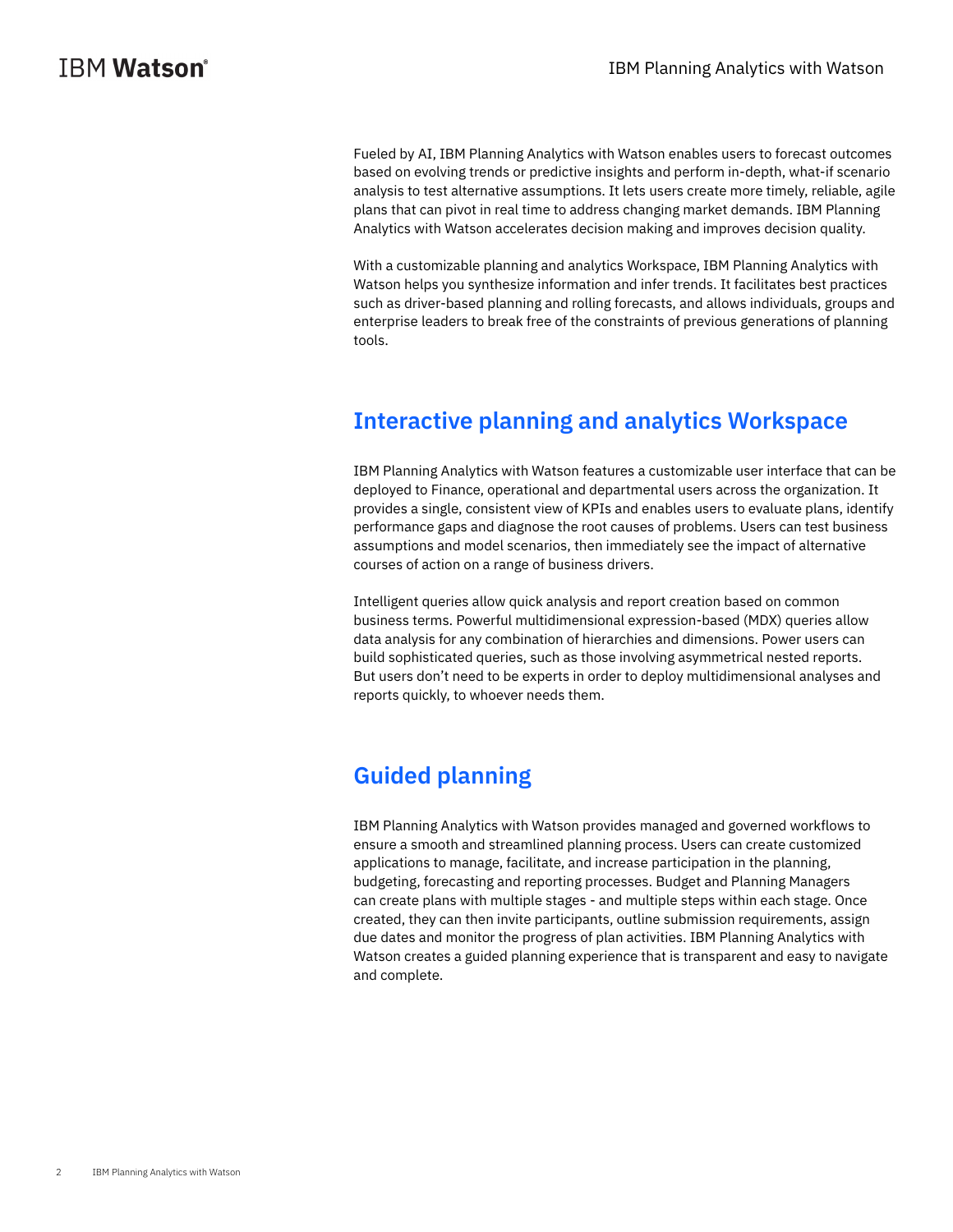

#### **Figure 1:**

IBM Planning Analytics with Watson provides an interactive, customizable Workspace.

#### **Multidimensional analysis**

Built on the powerful in-memory IBM TM1® calculation engine, IBM Planning Analytics with Watson enables multidimensional analysis of large, historical and future-oriented data sets. It integrates multiple data sources and enables comparative analysis of information from all relevant systems. Users can perform complex dimensional calculations and analysis of, for example, product and customer profitability, supply chain options, sales mix, and price/volume variance.

Complex hierarchies and dimensions can be handled easily to gain new insights into business performance – or business problems. The solution's ability to support enterprise-scale data volumes (thanks to its ability to manage data sparsity in multidimensional planning cubes) reduces the need to move or replicate data, and helps analysts deliver a "single version of the truth" to management.

The "hierarchies" capability in IBM Planning Analytics with Watson provides both technical advantages and business-user benefits. With hierarchies, you're not limited to the traditional definition of cubes. You can perform in depth, granular analysis using "attributes" to describe the characteristics of products, customers, regions, and more. Attribute data can be leveraged in the form of "virtual dimensions" using data that existed at the time the cube was created or introduced later on.

Distributed administration enables all geographies and departments to participate in a well-managed, collaborative process. The result is a more reliable, forward-looking view of business structures such as product families and sales territories. It also helps define targets for use in planning and forecasting as well as in profit and growth initiatives.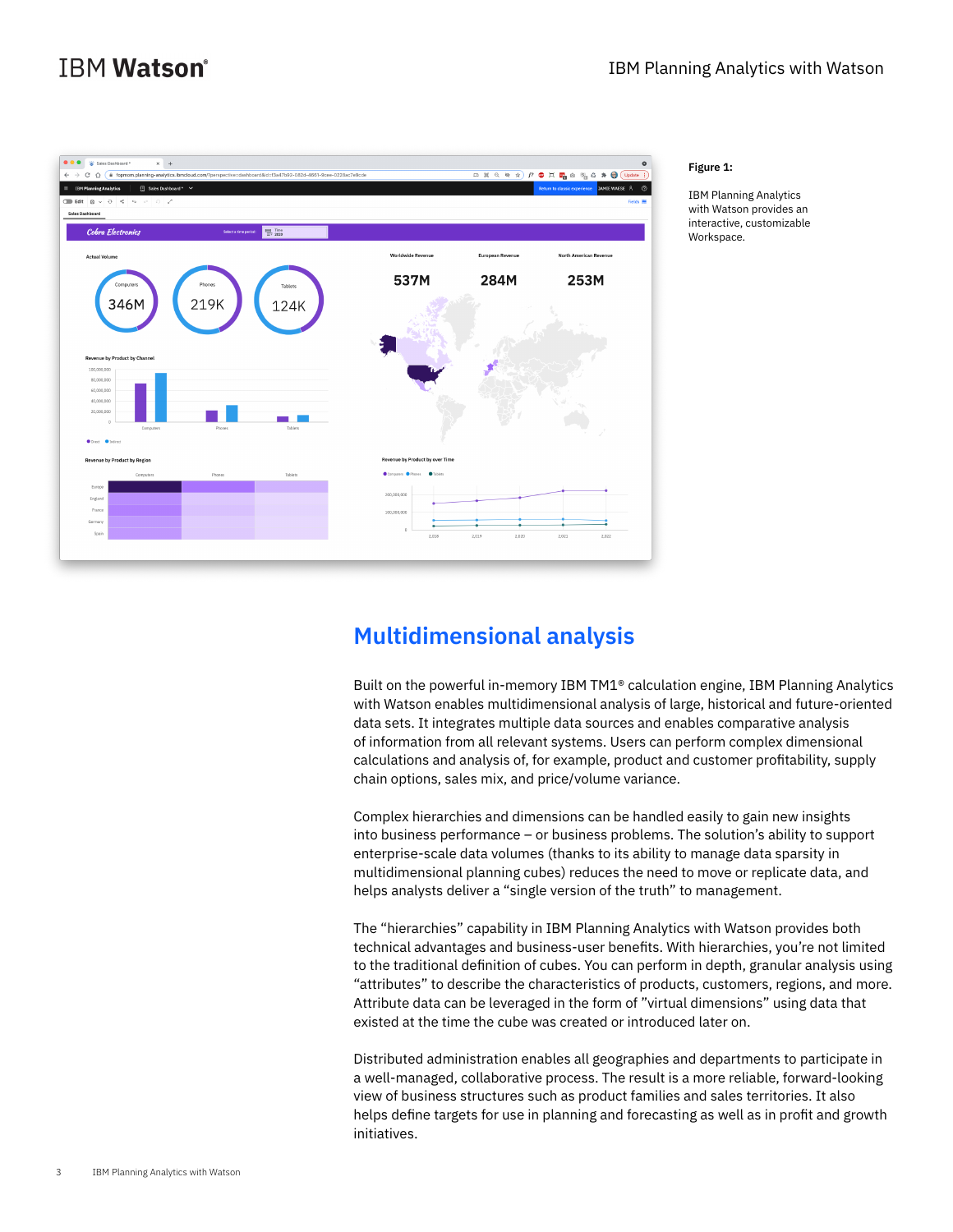# **IBM Watson**<sup>®</sup>

### **Visualizations, scorecards and dashboards**

The IBM Planning Analytics Workspace features a highly visual, freeform design that offers a wide variety of graphics, including charts, maps, images and shapes, plus text and video. These automated visualizations help you create vivid, impactful reports to share insights with decision makers. Quick searching and Snap Commands give the interface a natural-language-like feel.

You can develop dashboards and scorecards linked to plans and budgets and then share them across the enterprise. Scorecards and dashboards help business users measure and monitor performance in the context of their specific roles and functions, which drives strategy management and execution by helping align initiatives, resources and actions with corporate objectives.

# **Advanced self-service modeling**

Advanced sandboxing and modeling capabilities in IBM Planning Analytics with Watson enable everyday finance and business analysts to create and maintain sophisticated plans and forecasts with little to no IT support. Built on the mature, multidimensional technology of IBM TM1, IBM Planning Analytics with Watson enables analysis and calculations for even the most demanding profitability and scenario models.

Analysts can build models that integrate virtually any business driver into plans, budgets and forecasts. The models can reflect company structures, business rules and relationships, and then be revised as those structures, rules and relationships change. Users can define operational drivers and link them to financial and operational outcomes throughout the planning process to see how a change in one variable ripples through the organization. This improves visibility into leading performance indicators and shows the likely impact of different operational drivers on plans and forecasts, thus increasing the lead time available to assess alternatives.

IBM Planning Analytics with Watson also helps shorten planning cycles and reduce the errors common to manual, spreadsheet-based processes. The result is that analysts can spend more time on value-added analysis, and less time verifying data and maintaining spreadsheets.



#### **Figure 2:**

Scorecards and dashboards offer fast, intuitive insight into the organization's progress toward its objectives.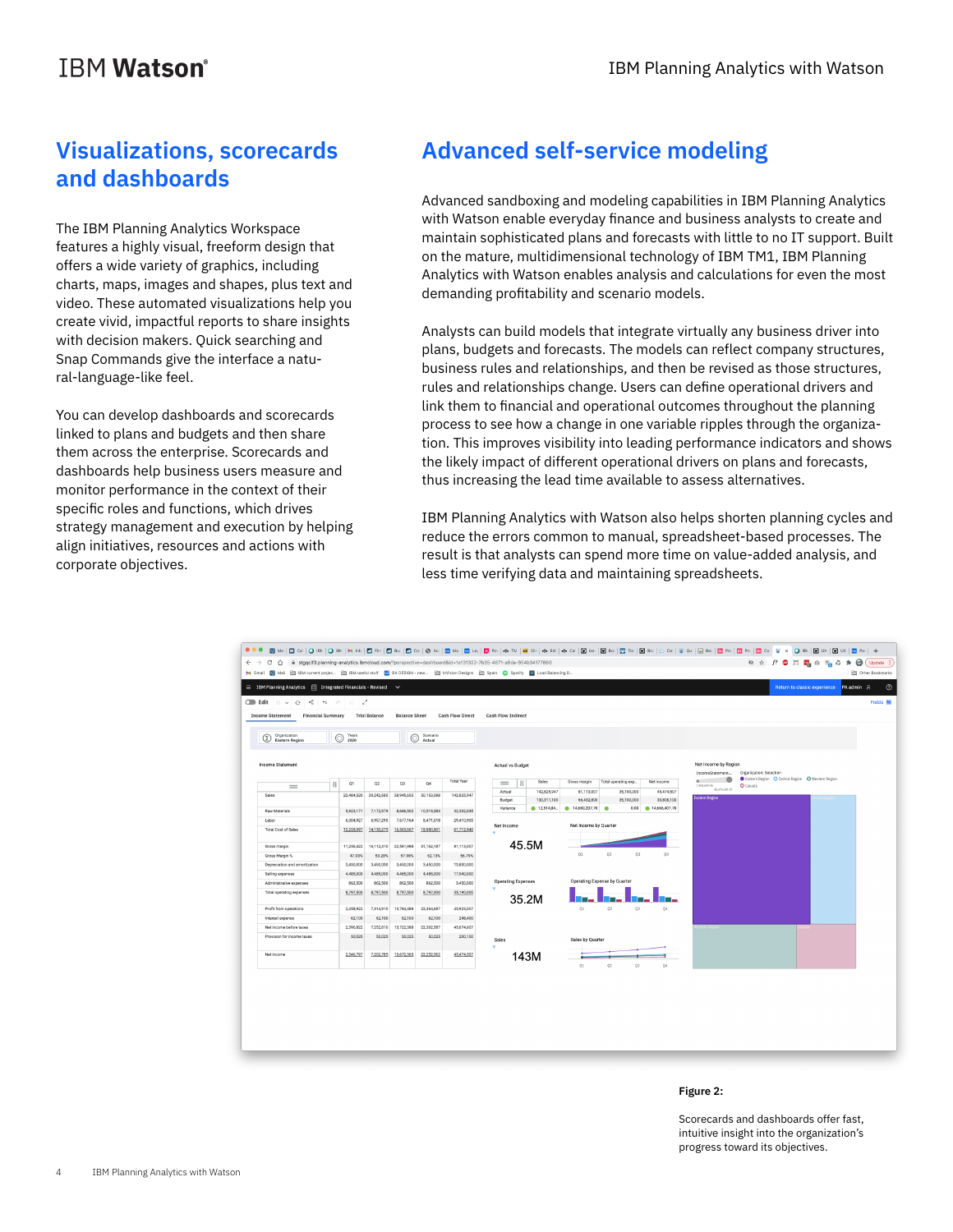# **IBM Planning Analytics for Excel**

Spreadsheets are among the most popular software tools ever invented. But they do have their limitations. That's why IBM Planning Analytics with Watson enables users to continue working in the Microsoft Excel interface where needed, rather than replace their spreadsheets.

The IBM Planning Analytics for Excel interface retains full Excel functionality and formatting, including capabilities such as graphing and built-in functions. Finance and business professionals can work in the familiar Excel interface while enjoying all the capabilities of a modern planning and analytics solution.

# **Predictive Forecasting**

IBM Planning Analytics with Watson puts the power of algorithmic forecasting in the hands of every day users — even those without data science skills — for more accurate, consistent, and timely forecasts.

Predictive forecasting augments human intelligence by using statistical and predictive analytics to identify and assess trends and seasonality patterns in historic values, greatly improving forecast accuracy. It also reduces the time required to produce an accurate forecast, allowing users to focus on process optimization, managing exceptions and making adjustments. IBM Planning Analytics with Watson embeds statistical algorithms directly into the solution so users don't have to export data to an external solution. The algorithms assess the historical values and applies the algorithm that yields the best accuracy and fewest errors, to predict a future value. Once a prediction has been generated, the statistical details page provides easy-to-understand facts about how it was generated - providing users with more granular information as well as increased explainability and accountability in their forecasts.



#### **Figure 3:**

IBM Planning Analytics with Watson allows users to retain the familiar Excel interface.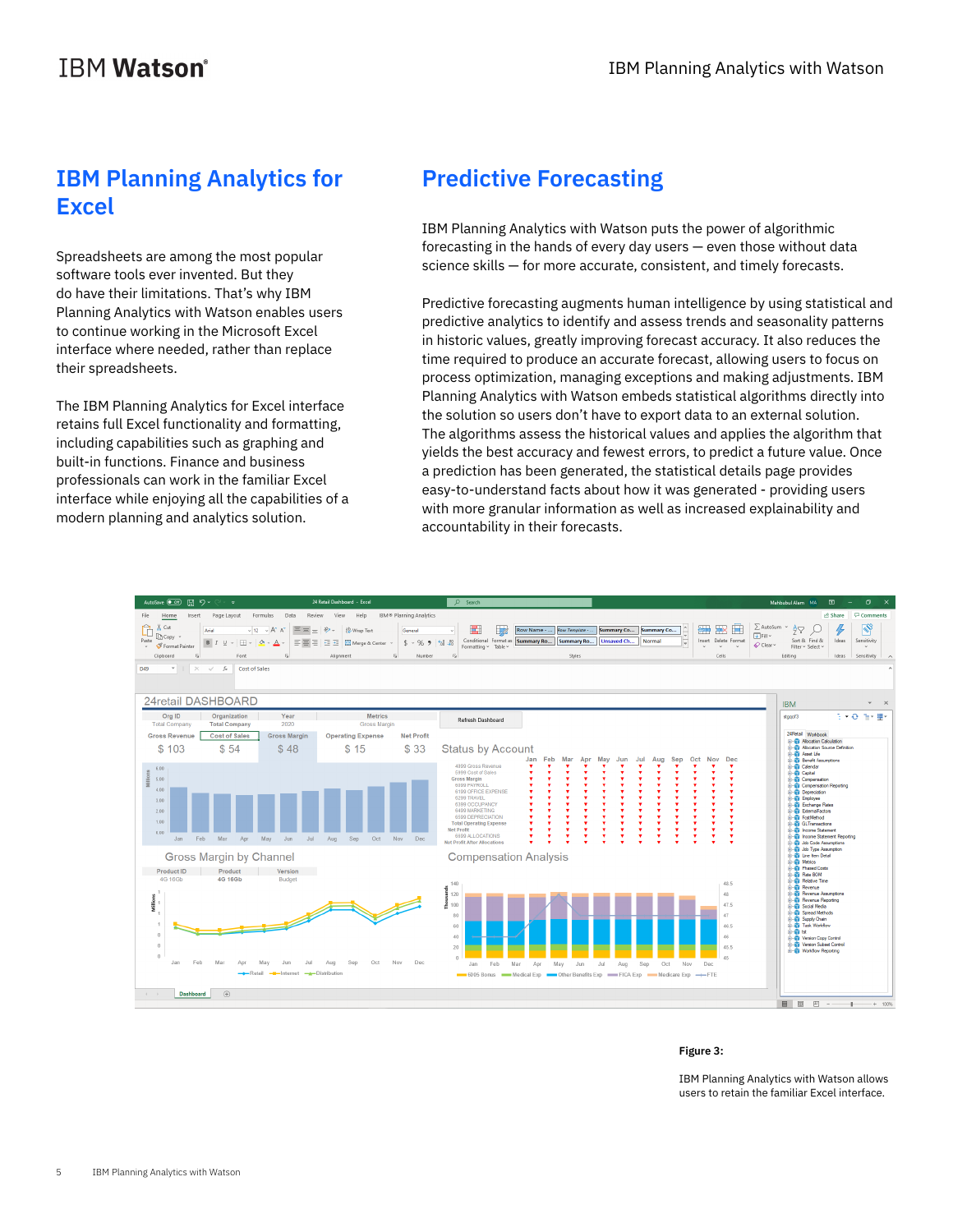## **IBM Planning Analytics with Watson benefits**

- Enables finance, operational and departmental business users to create timely, reliable, agile plans, budgets and forecasts in a customizable analytics Workspace.
- Automated workflow for process visibility and streamlined planning participation
- Allows users to analyze data from multidimensional planning models in the familiar Microsoft Excel interface.
- Supports fast, flexible, what-if scenario modeling.
- Manages enterprise-scale data volumes in multidimensional planning cubes.
- Leverages internal and external data, including data from enterprise resource planning (ERP) and customer relationship management (CRM) systems.
- Performs complex cost allocations and profitability analysis, letting users drill down for a granular view of profitability.by product, customer, region, sales channel and more.
- Facilitates best practices such as driver-based planning and rolling forecasts.
- Creates compelling visualizations automatically, with a wide variety of charts, tables, maps, images and shapes – plus text and video – to choose from.
- Incorporates scorecards and dashboards to monitor key performance indicators (KPIs).
- Enhances forecast accuracy with embedded predictive forecasting capabilities
- Provides a unified Web, Excel, and mobile experience for all user roles.
- Supports natural language searching and multidimensional expressions-based (MDX) queries for fast, powerful analysis.
- Provides role-based security to support multiple users and user types and ensure that users see only what they need to.
- Facilitates deployment on cloud, on premises, on IBM Cloud Pak for Data or hybrid options.

#### **For further information please visit:**

https://www.ibm.com/products/planning-analytics

#### **Request a call**

To request a call or to ask a question, go to: [www.ibm.com/contact/us/en/](http://www.ibm.com/contact/us/en/) 

An IBM representative will respond to your inquiry within two business days.